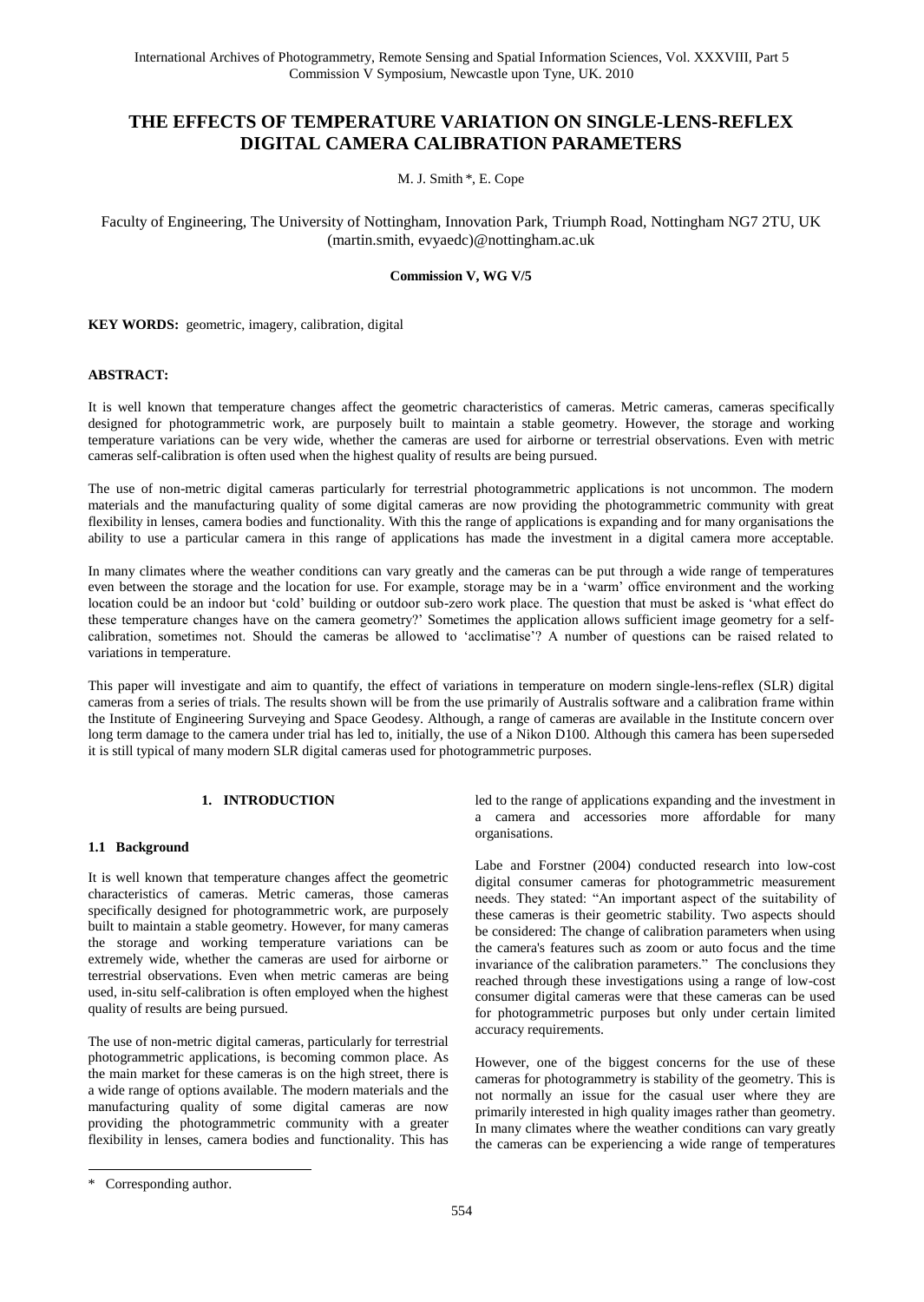even between the storage and the location for use. For example, storage may be in a "warm" office environment and the working location could be an indoor but "cold" building or outdoor subzero work place.

The question that must be asked is "what effect do these temperature changes have on the camera geometry?" Sometimes the application allows suitable image geometry for an in-situ self-calibration, but sometimes not. Should the cameras be allowed to "acclimatise"? A number of questions can be raised related to variations in temperature. Although it is well known in the photogrammetric community that temperature variation do affect the geometry and therefore the quality of results that can be achieved there is little evidence that scientific trials have been undertaken to fully justify these views. For this reason this research was undertaken to try and quantitatively support commonly held views.

The modern cameras are made of a variety of materials; plastics metals, and glass. Both exterior and interior components will be affected by temperature changes and will both have a potential influence on the camera characteristics. So it is important with trials of this kind to monitor the internal and external temperature of the camera. The difficulty with monitoring the internal components is the lens must be removed to perform this task which has the knock-on effect of affecting the camera parameters.

The techniques employed to determine the geometric parameters of the camera in the laboratory or in-situ when using digital cameras, are very similar to those techniques used on analogue cameras with only slight modifications in techniques required. In the case of this project; a wide angle lenses is used which can result in large lens distortion characteristic.

# **1.2 Aims and objectives**

The aim of this research is to investigate if changes in temperature have an affect on the stability and accuracy of geometric characteristics of digital single lens reflex cameras used for photogrammetric purposes.

Objectives:

- 1. To investigate the magnitude of the typical variation in camera calibration values associated with removal and replacing the lens. This will provide values that can be taken into account when assessing results from objective 2.
- 2. To investigate how the changes in temperature of the camera will affect the camera calibration values.

# Methodology:

The methodology is based of the following stages:

- 1. Undertake a series of calibrations using Australis software and the existing camera calibration frame in the IESSG to determine the effect of removing the lens.
- 2. To carry out calibrations on a DSLR camera with a lens of fixed and standard focal length, with temperature change of both lens and camera.
- 3. Temperature will be varied by putting the camera in a fridge for a long period of time and undertaking calibration trials at intervals as the camera warms up in a room environment.

4. Plot values of the main camera calibration parameters against temperature.

# **2. TECHNOLOGY**

A range of cameras are available within the IESSG but concern over long term damage to the camera due to the extremes of temperature (outside the recommended working range) resulted in the use of an old Nikon D100. Although this camera has been superseded it is still typical of many modern SLR digital cameras used for photogrammetric purposes.

# **2.1 System hardware**

The images were captured using a Nikon D100 digital SLR camera with a focal length of nominally 28mm, a 7.8 µm pixel size and a sensor size of 3008x2000pixels.



Figure 1. Nikon D100 camera used in the trials



Figure 2. Nikon D100 and ring flash attachment

It was decided that a fixed 28mm should be used with the Nikon D100 camera body. This is a typical wide angle lens used with the camera for photogrammetric applications. With no zoom being present this lens offers stability and high accuracy.

A high powered Sigma ring flash was used to illuminate the retro reflective targets on the calibration frame. The ring flash itself was held and not attached to lens, to prevent the weight of it pulling the barrel of the lens down and affecting results. The calibration is dealt with in section 2.2.

In order to measure the surface temperature of the camera and lens a standard thermometer could not be used. In this case a ["Testo](http://www.jmwlimited.co.uk/Testo_I_S.html?d=ttesto) 810" air and surface temperature meter was used, see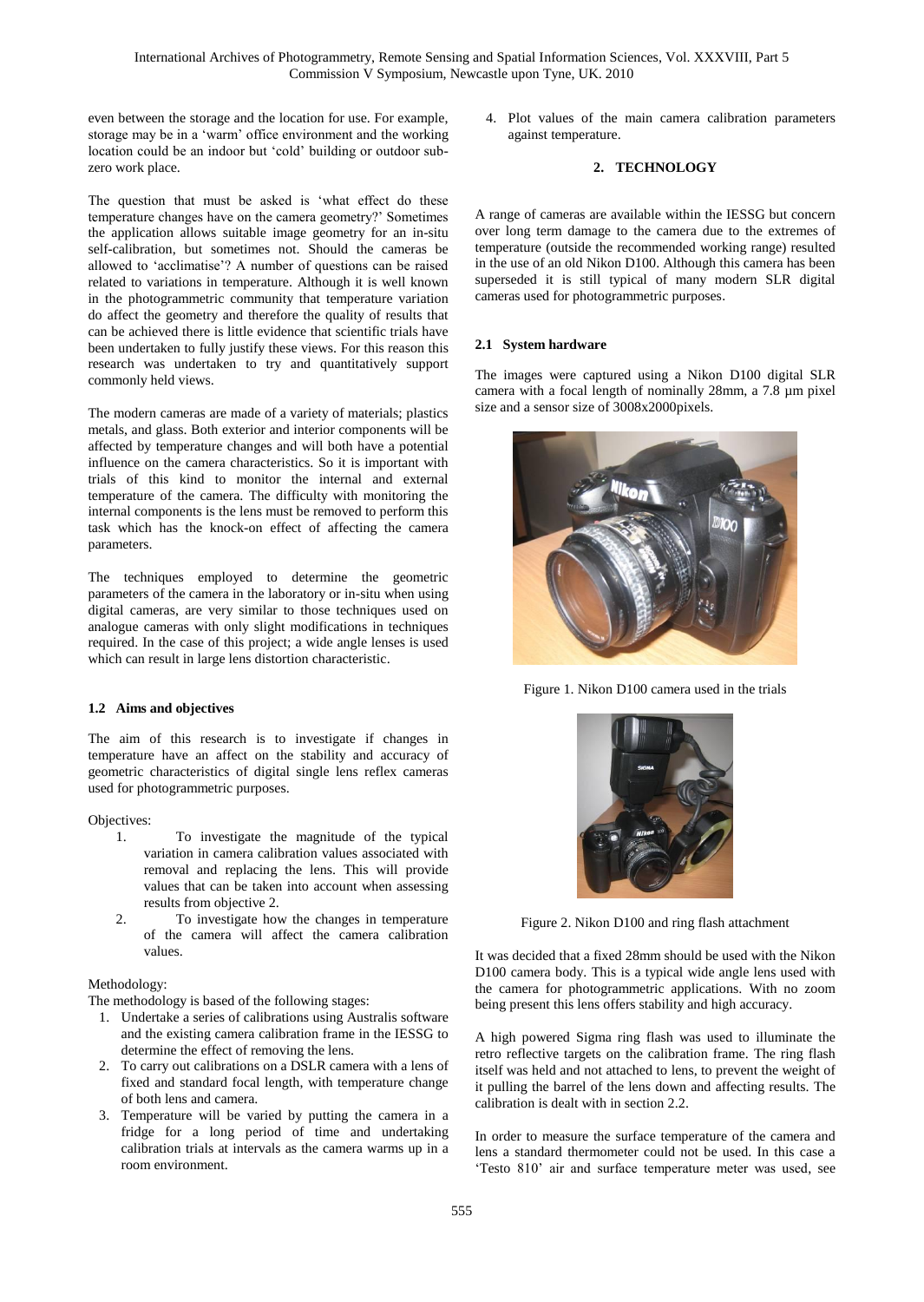figure 3. It is a 2-channel temperature measuring instrument, with an infrared thermometer using a laser measurement spot, recording the air temperature and simultaneously the surface temperature without contact.



Figure 3. Testo 810 infrared temperature gauge

In order to assess the reliability of this measurement device and find out exactly what temperature the laser was recording it was necessary to undertake a few simple experiments. The main concern was when taking measurements on the lens, and in particularly the glass. Was the temperature displayed the reflected temperature or was it penetrating all the way through the lens and recording the temperature of what was behind the lens, namely the camera body interior?

The procedure adopted here was to remove the lens from the camera body and shine the laser through the lens and out the other side with the operators hand placed behind the lens. The skin temperature of the operator was recorded before this took place and was seen to be much hotter than that of the lens glass. It was shown in all cases that the temperature recorded was from the glass itself and not a result of penetrating through the lens and recording the temperature of the object behind it. This also means temperatures recorded from the interior of the camera body on the mirrors were also reliable.



Figure 4. Camera calibration frame

Figure 4 show the laboratory camera calibration frame. There are approximately 83 reflective coded targets on the frame, with over 100 single reflective spot points. Each coded target has a unique pattern and automatic target recognition and measurement is used. A scale bar is available when required and it can be seen in figure 4 supported on a tripod.

Australis v7.13 software (Photometrix, 2010) is used to undertake the automatic target measurement and generate camera calibration parameters and quality statistics.

## **3. TRIALS, RESULTS AND ANALYSIS**

#### **3.1 Test procedure**

During the trials the temperature of both the internal components and external components of the camera were to be recorded. Figure 5-9 shows where temperatures are recorded before each calibration. The temperature is recorded at 3 points and averaged.



Figure 5. Temperatures are recorded at the interior locations indicated



Figure 6. Temperatures are recorded at the exterior locations indicated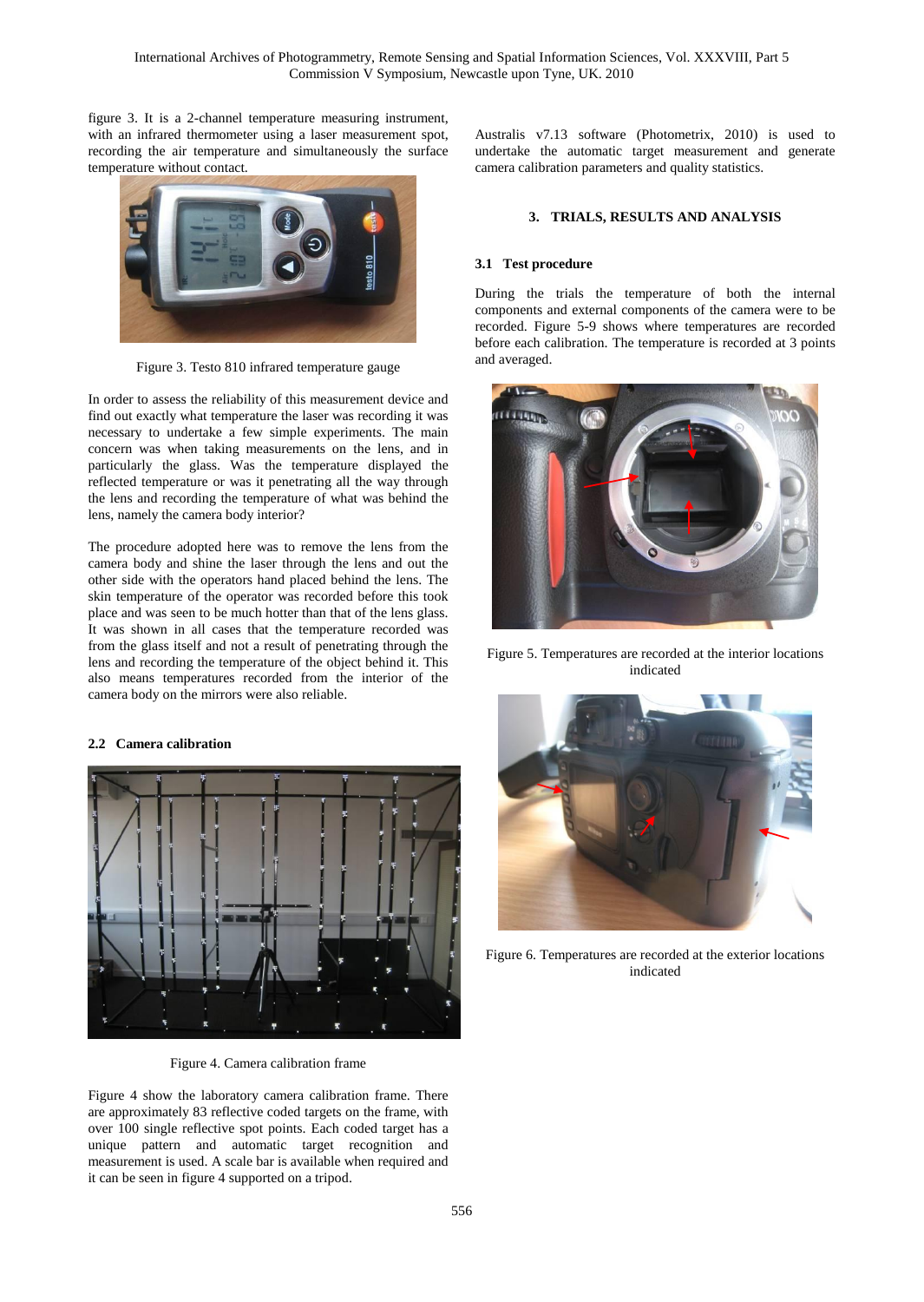International Archives of Photogrammetry, Remote Sensing and Spatial Information Sciences, Vol. XXXVIII, Part 5 Commission V Symposium, Newcastle upon Tyne, UK. 2010



Figure 7. Temperatures recorded on the outside of the lens



Figure 8. Temperatures recorded on the exterior of the lens casing



Figure 9. Temperatures recorded on the interior of the lens

The camera was cooled by placing it in a plastic bag to protect it from moisture and then placed in a refrigerator for 12-14 hours. The battery and memory card were removed prior to cooling.

The experimental procedure for the calibration was as follows: 32 photos were taken for each calibration, in sets of 4 images. A set consisted of images from the same location but rotating the camera through 90 degrees between each photo. This strengthens the geometry, and helps reduce correlation between the parameters. The images were taken at two distances from the frame and at various heights to again strengthen the geometry.

Camera Settings: Shutter speed =  $1/250$  Stop value = F11<br>Image speed = ISO 100 The images were  $Flash = 1/8$  Power

The images were stored as Jpegs

# **3.2 Trials**

#### **3.2.1 Trials to investigate the effect of removing the lens on the calibration parameters**

Procedure; date of trial 17 February 2010:

a) To investigate general stability of calibration values. Not removing lens between each calibration

b) To investigate the effects of removing lens between each calibration so this effect can be taken into account when there is a need to remove the lens to measure internal temperatures

#### **3.2.2 Trials to see the effect of temperature**

Procedure; date of trial 18, 22, 23 February 2010 (trials (1, 2, 3 respectively) were undertaken a number of times to monitor consistency):

To investigate the effects of temperature the lens was removed between each calibration in order to record interior temperatures

- Temperatures taken before each calibration (including interior locations)
- Calibration carried out using standard 32 photo procedure explained above
- Repeated every 10 mins as temperature of the camera increases, until reaches approximate room temp.
- Jpeg files uploaded to Australis for analysis

#### **3.3 Results, Analysis and Discussion**

All temperatures are given in degrees Centigrade and all distances/coordinates are in mm unless otherwise stated.

**3.3.1 Trials to investigate the effect of removing the lens on the calibration parameters**

| Trial<br>No.                                   | 1         | $\mathbf 2$ | 3         | Mean      | Range  |
|------------------------------------------------|-----------|-------------|-----------|-----------|--------|
| $C_{\rm mm}$                                   | 28.9114   | 28.9198     | 28.9229   | 28.9180   | 0.0115 |
| Xp<br>mm                                       | 0.2606    | 0.2610      | 0.2642    | 0.2619    | 0.0036 |
| Yp<br>mm                                       | 0.0439    | 0.0423      | 0.0420    | 0.0427    | 0.0019 |
| K1x<br>$E-4$                                   | 1.4915    | 1.4952      | 1.5385    | 1.5084    | 0.0470 |
| K2x<br>$E-7$                                   | $-2.5001$ | $-2.3899$   | $-2.9140$ | $-2.6013$ | 0.5421 |
| K3x<br>E-10                                    | 4.2826    | 3.0689      | 6.0497    | 4.4671    | 2.9808 |
| Rad<br><b>Dist</b><br>$\mu$ m @<br>14.25<br>mm | 336       | 329         | 346       | 337       | 17     |

Table 1. Repeating the calibration without removing the lens

Table 1 shows the variation in the parameters for 3 calibrations without removing the lens. As can be seen the range in the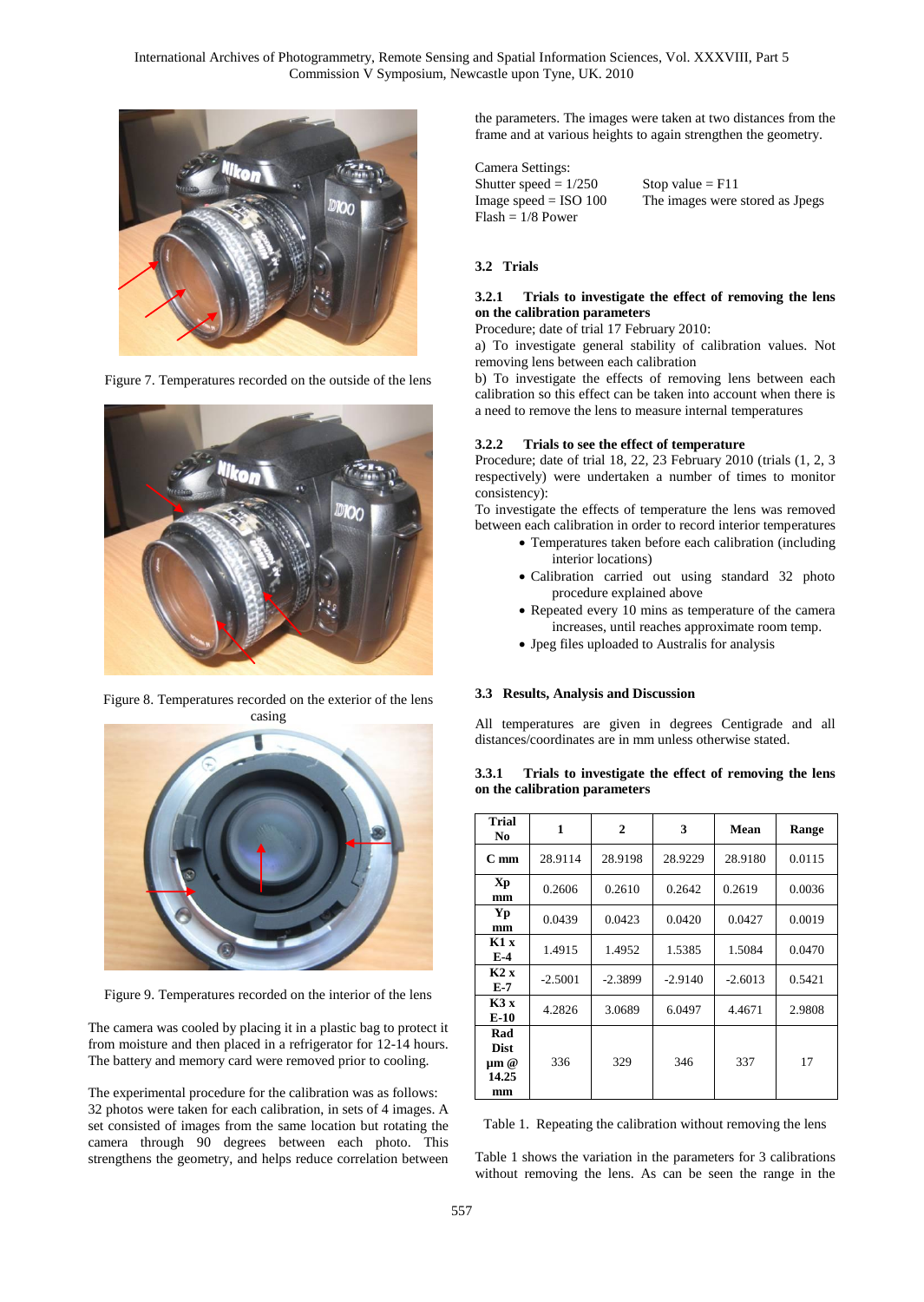values is relatively small compared with the range of values obtained from the temperature trials, figures 11 to 13.

Table 2 shows the results from 3 calibrations when the lens is removed and refitted after each calibration. The radial lens distortion remains relatively stable as might be expected and so does the focal length considering results in table 1. The Xp and Yp values change a small amount particularly the Xp value, this might be expected as it is difficult to very accurately relocate the lens. The magnitude is interesting when compared with figure 12 as the magnitude would not compensate for the large change when the temperatures are low.

| Trial<br>No.                                   | 1         | 2         | 3         | Mean      | Range  |
|------------------------------------------------|-----------|-----------|-----------|-----------|--------|
| $C_{mm}$                                       | 28.9132   | 28.9240   | 28.9247   | 28.9206   | 0.0115 |
| Xp<br>mm                                       | 0.2969    | 0.2881    | 0.2703    | 0.2851    | 0.0266 |
| Yp<br>mm                                       | 0.0364    | 0.0360    | 0.0408    | 0.0377    | 0.0048 |
| K1x<br>$E-4$                                   | 1.5150    | 1.5613    | 1.5800    | 1.5521    | 0.0650 |
| K2 X<br>E-7                                    | $-2.6603$ | $-2.8138$ | $-3.1204$ | $-2.8648$ | 0.0460 |
| K3x<br>$E-10$                                  | 4.8365    | 4.5711    | 6.2243    | 5.2106    | 1.6532 |
| Rad<br><b>Dist</b><br>$\mu$ m @<br>14.25<br>mm | 340       | 341       | 348       | 343       | 8      |

Table 2. Repeating the calibration with removing the lens between calibrations

# **3.3.2 Trials to see the effect of temperature**



Figure 10. Interior and exterior temperatures

Figure 10 shows the importance of monitoring the internal camera temperatures where the external parts have warmed up a lot quicker than the internal parts. The internal warming is therefore more important than the external temperature for monitoring changes and will be used for the analysis.



Figure 11. Effects of interior temperatures on the focal length

Figure 11 shows that a temperature change of about 30degrees makes a change in the order of 0.03mm in a reasonably linear way. This equates to approximately 0.01mm per 10degrees.





Figure 12. Effects of interior temperatures on the position of the principal point of auto collimation

Figure 12 shows that there are some relatively large changes in position (Xp, Yp) when the temperature is low, less than 5-10 degrees. The Yp values show a small increase as the temperature increases but the Xp values are variable but relatively stable.